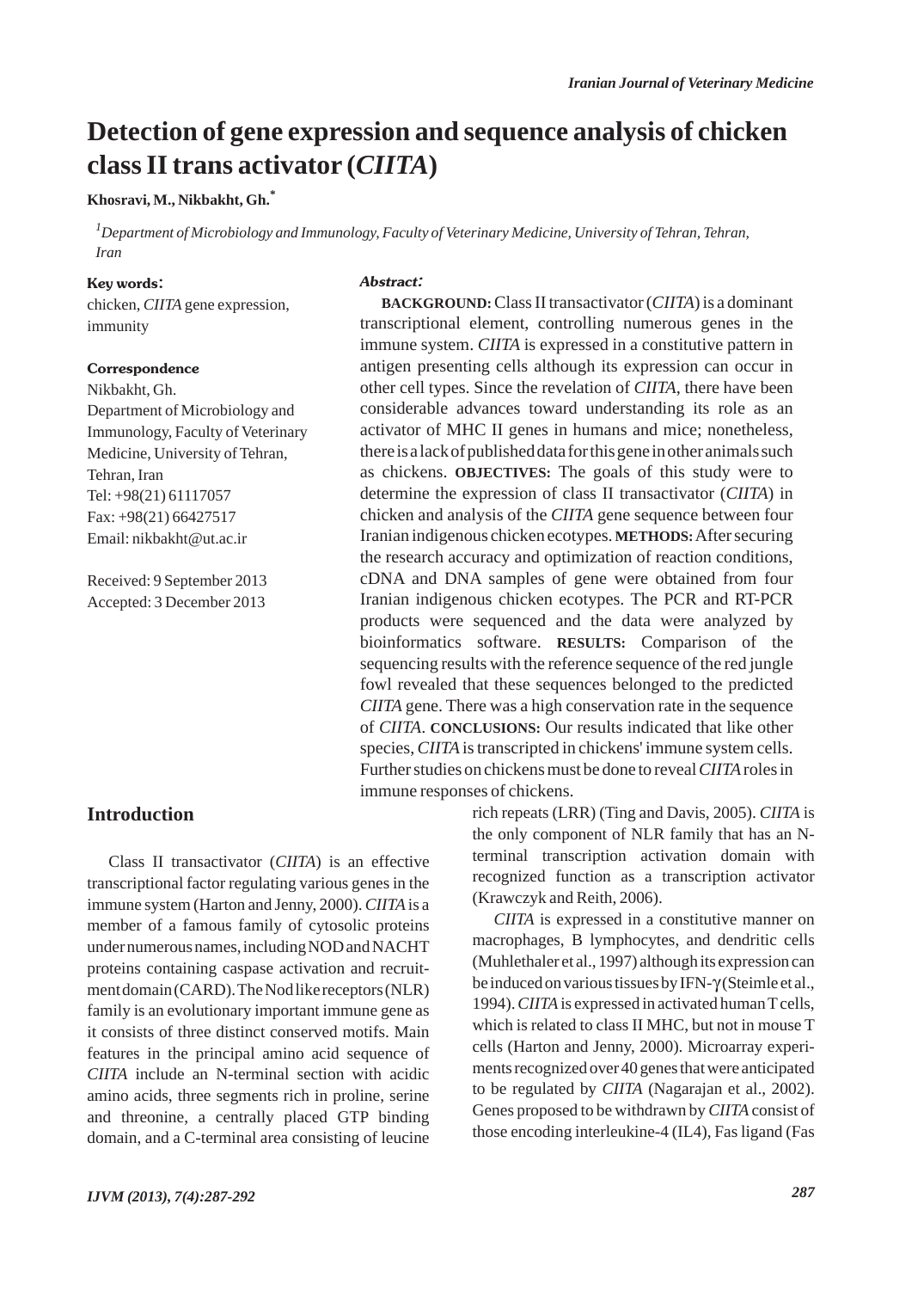L), cathepsin E, IL10, collagen type I a2 (COL1a2), tymidine kinase, cycline D1, and 16 other proteins with various functions (Sisk et al., 2000 and Nagarajan et al., 2002). Recently, it has been revealed that *CIITA* plays an important role in fighting against infectious diseases, cancer, and autoimmunity (Rasmussen et al., 2001). *CIITA* is necessary for the regulation and transcription of major histocompatibility complex (MHC) class II genes in the normal immune reaction; therefore, it is a regulator for antigen presentation to CD4 T cells and often referred as the master regulator of MHC class II expression (Harton and Jenny, 2000). It is a non DNA-binding co-activator that is recruited to MHC promoters via many proteins bound to DNA (Zhu et al., 2000). The relationship between the expression of MHC class II molecules and the expression of *CIITA* was well defined (Day et al., 2003).

Since the detection of *CIITA* in 1993, there have been considerable progresses toward understanding its role as an activator of *MHC II* genes in humans and mice (Cheong et al., 2002); however, there are a few published data for this gene in other animals such as chickens. The results of in vitro experiments on *CIITA* gene have indications for practical applications. Transitory stimulation or inhibition of class II MHC expression, can hang the immune response during important situations (reviewed in Harton and Jenny, 2000, Waldburger et al., 2000, Kuipers and Elsen, 2005). By understanding the structure and function of *CIITA*, we could be able to use it in vaccination, prevention, and treatment of chicken diseases. Genetic variation in chicken populations would reveal the effects of polymorphism on the *CIITA* functions and occupation of different parts of *CIITA* in gene regulation. Finally, chickens could be as a laboratory animal for research purposes.

The goals of th present study were to determine the expression and phylogenetically analysis of chickens' class II transactivator gene. Sequence comparisons of the *CIITA*gene segment from four Iranian indigenous chicken ecotypes with related sequences from red jungle fowl is another purpose which discloses the genetic variation of this gene.

## **Materials and Methods**

**Sampling and isolation of genomic DNA:** Four

Iranian indigenous chicken ecotypes, consisting of local chickens of Mazandran, Isfahan, Urmia, Khorasan, along with Ross 308 chickens, were examined. Blood samples with EDTAwere collected and preserved at -20 $\mathrm{^oC}$ . Genomic DNA was isolated from whole blood using the extraction kit (AccuPrep Genomic DNA Extraction Kit Cat. No. K-3032, Bioneer corporation, Korea) as recommended by the manufacturer, and it was dissolved in deionized water for polymerase chain reaction (PCR) analysis.

**PCR condition and procedures:** The specific primer sequences used for the amplification of *CIITA* gene in chicken are shown in Table 1 and Figure 1. These primers were designed according to the sequence of inbred red jungle fowl (Gallus gallus), retrieved from the Ensemble database (ENSGALG-00000007171, Chromosome 14: 9, 290, 165-9, 298, 267). The expected size of the PCR products was around 388 and 259 bp.

The PCR mixture (total volume 25 μL) contained genomic  $DNA(0.5-1 µL)$ ,  $2.5 µL$  of 10 mmol/L PCR buffer, 0.75 μL of 50 mmol/L MgCl2, 4 μL of 1.25 mmol/LdNTPs, 14 μLof distilled water, and 1 unit of Taq DNA polymerase (Cinnagen Co., Tehran, Iran). In addition, primer sets 1 and 2 were added at 1 μLinto the reaction at two separate mixes. The PCR mixture was pre-denatured at 95°C for 3 min, followed by 30 cycles of denaturation at 95°C for 30s, annealing at 62°C for 30s, and an extension at 72°C for 40s, and the final extension at 72°C for 5min. The amplified fragments were run on a 1.7% agarose gel and visualized in gel document system after staining with ethidium bromide.

**RNAisolation and reverse transcription PCR:** RNAwas isolated from spleen and Buffy coat of Ross 308 chicken using TRIzol/TriPure (Roche, Germany) and then the RNA was digested with RNase-free DNase (Fermentas, Germany) according to manufacturer's instructions. To synthesize the first-strand cDNA, the RNA reverse-transcribed in a reaction with total volume of 20 μLby using random hexamer hexanucleotide primer and M-MLV reverse transcriptase (Invitrogen), according to manufacturer's instructions. The prepared cDNA was amplified using Taq DNA polymerase (Cinnagen Co., Tehran, Iran) and the specific primers for *CIITA*. PCR conditions and procedures were the same as the conditions and procedures described above.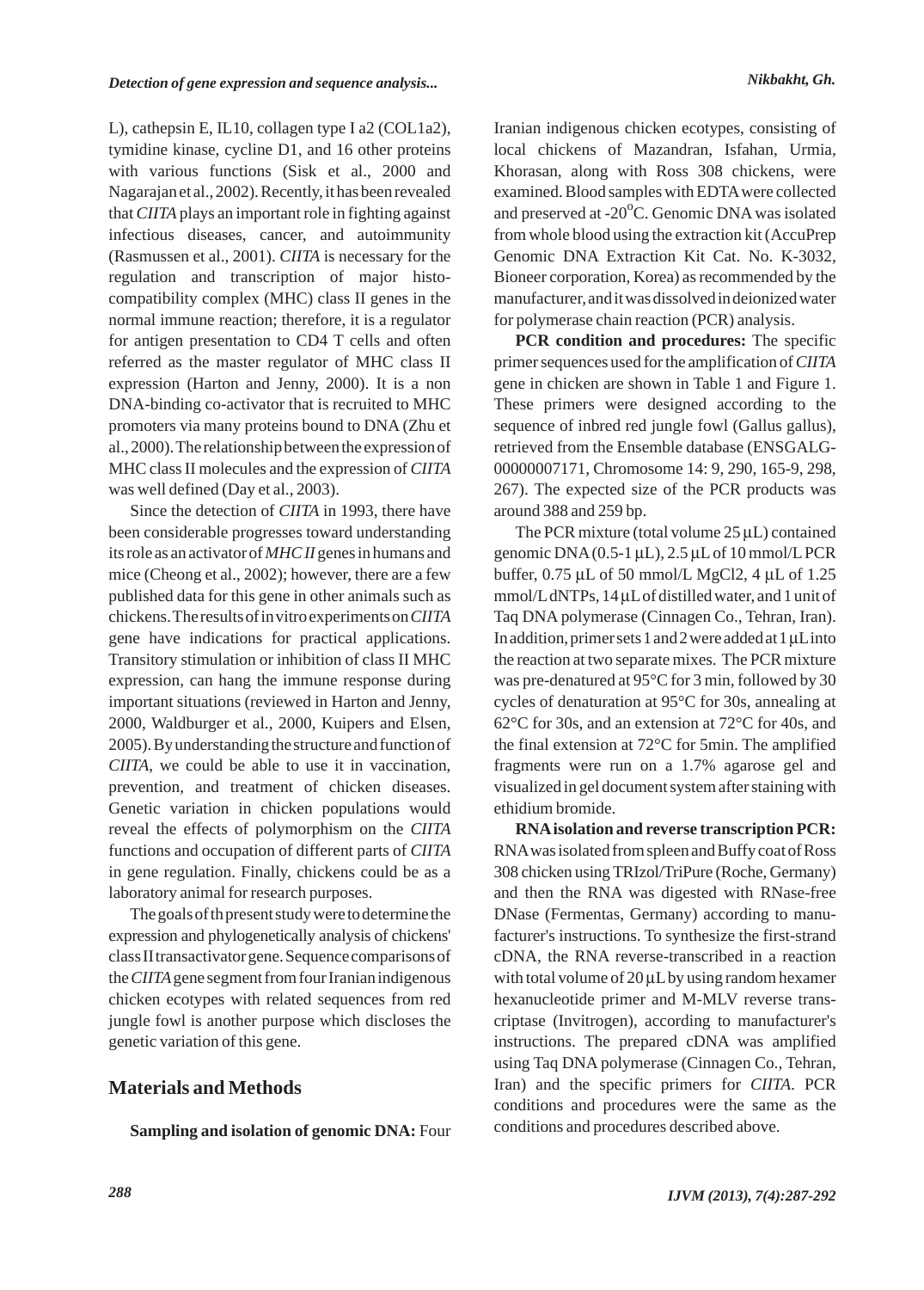| <b>Primer name</b> | Sequence $(5'-3')$              | <b>Nucleotide position</b> | <b>Product length</b> |
|--------------------|---------------------------------|----------------------------|-----------------------|
| F1                 | ACTTTGAAGGATTACCCTCGTGCG        | 9069059-9069082            | 388                   |
| R1                 | TGGGGAATGCAAATGGCAGGAA          | 9068699-9068720            |                       |
| F <sub>2</sub>     | <b>TGGGAGATCAAGGCCTTCCTTCAA</b> | 9068930-9068953            | 259                   |
| R <sub>2</sub>     | TGTTTGGGGAATGCAAATGGCAGG        | 9068695-90686718           |                       |

Table1. Primer sequences for the PCR amplification of chicken *CIITA* gene.



Figure 1. Primer sequences and locations for the amplification of chicken *CIITA* gene. The exonic regions are bolded.



Figure 2. Electrophoresis of PCR products by using primer set 1 (lanes 1- 3) and primer set 2 (lanes 4- 6); Lanes 1 and 4: extracted DNA samples,; 2 and 5: cDNA samples from WBC, 3 and 6: cDNA Samples from the spleen and M: Marker (50 bp ladder) (Fermentas, Germany).

**Direct sequencing and data analysis:** The PCR products were purified using the purification kit (Bioneer, Cat. No. K-3034) and were also bidirectionally sequenced by using forward and reverse (F1 and R1) primers by an automatic DNA sequencer (ABI 3730 XL, Bioneer, South Korea). Sequences were analyzed by BLAST through the national center for biotechnology information website. The sequence alignment was made using clustal software, and the

amino acids prediction was done using the Bioedit version 7.0.5.3 software package.

**Phylogenetic analysis:** The *CIITA* sequences from other organisms with the following accession numbers: *Homo sapiens* NM-000246, *Macaca mulatta* NC-007877, *Mus musculus* AK-080723, *Taeniopygia guttata* XM-002195026, *Meleagris gallopavo* MX-003210727, *Rattus norvegicus* NM-053529, *Cricetulus griseus* NW-00361363, and *Heterocephalus glaber* EHB13615 were obtained from the NCBI Genome database and were compared by phylogenetic analysis, using MEGA4 software.

## **Results**

PCR produced 388 and 259 base pair amplification products from *CIITA*gene (DNAand cDNA) of chickens, regardless of their ecotypes (Figure 2).

The amplified products of cDNA show the same molecular weight as PCR products (Figure 2).

Comparison of Our sequences with the sequence of the red jungle fowl revealed that these sequences belonged to the predicted *CIITA* gene. Sequence analysis showed no nucleotide mutation in the sequences (Figure 3). In contrast with the Ensemble data, this area is free of introns.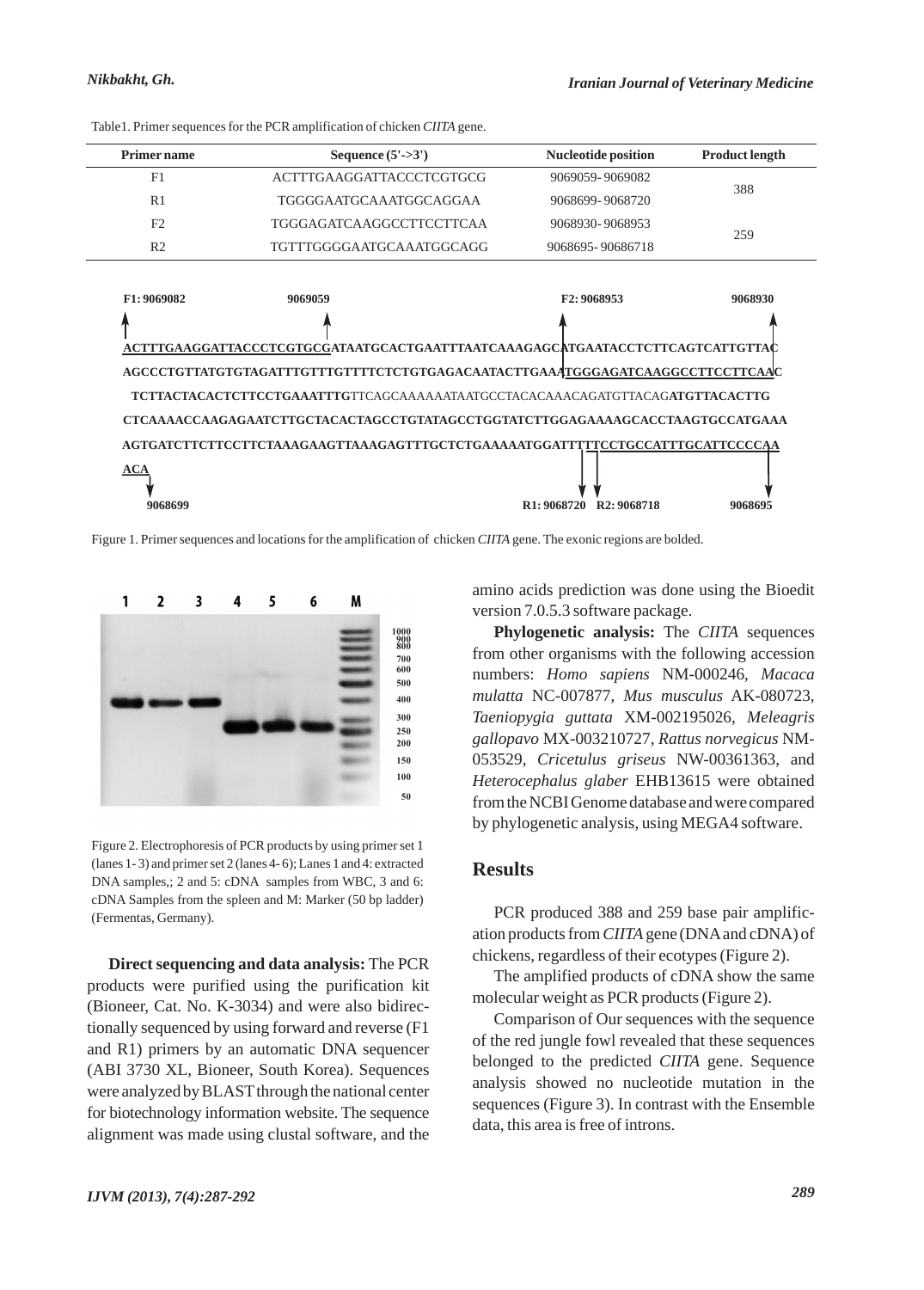**ACT TTGAAG GAT TAC CCT CGT GCGATAATG CAC TGAATT TAATCAAAGAGC ATGAATACC TCT TCAGTC ATT GTTACA{78} GCC CTGTTATGT GTAGAT TTGTTT GTT TTC TCT GTGAGACAATAC TTGAAATGG GAGATC AAG GCC TTC CTT CAA CTC {156} TTACTACAC TCT TCC TGAAAT TTGTTC AGC AAAAAATAATGC CTACAC AAACAGATGTTACAGATGTTACAC TTG CTC {234} AAAACC AAGAGAATC TTG CTACAC TAG CCT GTATAG CCT GGTATC TTG GAGAAAAGC ACC TAAGTG CCATGAAAAGTG {312} ATC TTC TTC CTT CTAAAGAAGTTAAAGAGT TTG CTC TGAAAAATG GAT TTT TCC TGC CAT TTG CAT TCC CCAAAC A{388}**

Figure 3. Nucleotide sequences of four Iranian ecotypes and Ross 308 chickens DNA and cDNA.



Figure 4. Phylogenetic tree of *CIITA* Gene sequence which was constructed by using neighbor-joining method.

The results of phylogenetics analysis are shown in figures 4. Phylogenetic tree consisted of two main clusters namely, mammals and birds. *Gallus gallus* was much closer to *Meleagris gallopavo* than *Taeniopygia guttata*.

#### **Discussion**

Gene's data from any completely sequenced genome give numerous levels of information. The creation of a high quality draft sequence of the chicken genome is a main progress in the field of animal genetics (International Chicken Polymorphism Map Consortium, 2004). Accessible sequence from the chicken included apparent orthologs of *CIITA*. The apparent orthologs of *CIITA* supports the suggestion that this protein originated as a result of gene duplications before the bird-mammal deviation; anticipated to have occurred 310 million years ago (Hughes A, 2006). Comparative investigation of genomes can be used to find conserved sequence elements, which may include formerly unknown genes. Comparison of two closely allied species like humans and mice will help us to find many conserved regions within coding and non-coding DNA. In contrast, a comparison between distantly related groups, such as fish and humans may detect only wellconserved exonic sequences; chicken represents an intermediate level of evolutionary distance, which makes them very useful for determining the essential features of vertebrate genomes (Furlong, 2005).

Our results indicated that the mRNA of *CIITA* is present in the chicken blood leukocytes and spleen cells. According to NCBI data, the sequence of this gene in humans is defined by synthesizing cDNA from different sources including lymph, germinal center B cells, lymphoma, cell lines, lung and uterus tumors, bone marrow, and some other tissues. In mice, the sequence of this gene is obtained from cDNA of tissues such as 4-cell stage embryo, aorta,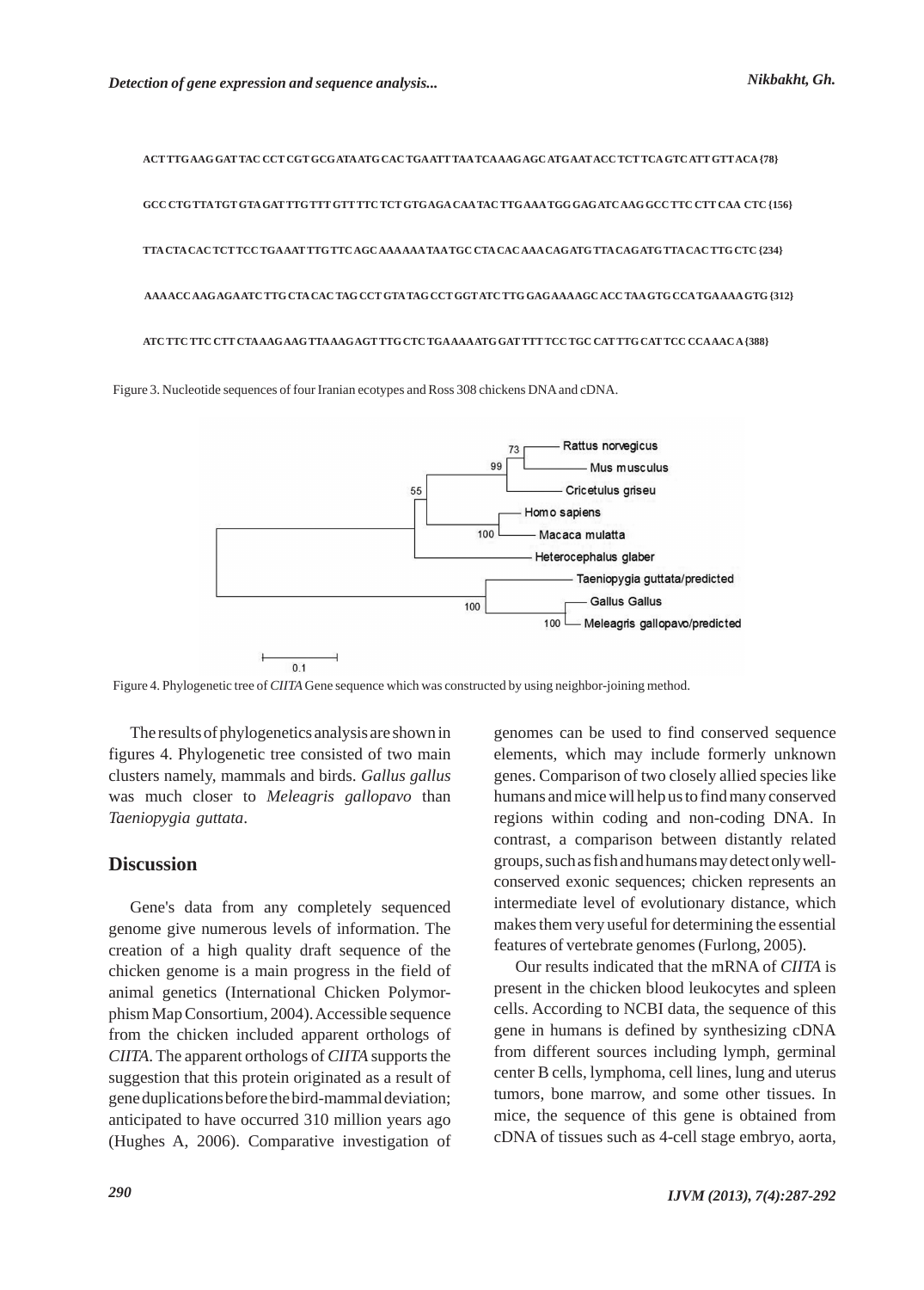vein, spleen, thymus, kidney, germinal center B cells and mammary.

Sequencing analysis of different Iranian chicken ecotypes indicated that the studied fragments are highly conserved. According to the database (Beijing Genomics Institute, NCBI-dbSNP: International Chicken Polymorphism Map Consortium, 2004), at the position of 9297624\_ the single nucleotide polymorphism (C-T) exists in different genotype; however, our results did not show this variation.

Certain duplications of the genes encoding Nod like receptors (NLR) preceded the divergence of tetrapods and bony fishes, occurring about 450 million years ago (Kumar and Hedges 1998). The function of *CIITA* in the regulation expression of the class II MHC molecules, supported by the presence of the *CIITA* gene in bony fishes, as well as birds and mammals, are known to be present in all jawed vertebrates (Kelley et al., 2005). Functional description of NLRs, particularly in lower vertebrates, would elucidate the *CIITA* evolution (Liu et al., 2012). Our phylogenetic results for mRNA sequences corroborates the findings of Hughes (2006) and Liu (2012) who reported that the phylogenetic tree with the same arrangement was mainly divided into two clusters.

This study evaluated DNA sequences and gene expression of chicken *CIITA*. To the best of our knowledge, this was the first report on *CIITA* expression in chickens. The primers used in this study were designed according to the related sequences in the Ensemble database. As expected, based on human and mouse information, the *CIITA* sequence is also highly conserved among different chicken ecotypes. In addition, the gene expression in leukocytes and spleen may indicate that *CIITA* protein is important in the immune responses of chickens as well as humans and other animals.

## **Acknowledgments**

The University of Tehran supported this work; grant No. 7502015/6/22.

## **References**

1. Chang, H.C., Fontes, J.D., Peterlin, M., Flavell, R.A. (1994) Class II transactivator is sufficient for the inducible expression of major histocompatibility complex class II genes. J Exp Med. 180: 1367-1374.

- 2. Cheong, H.C., Gourley, T.S., Sisk, T.J. (2002) Function and regulation of class II transactivator in the immune system. Immunol Res. 25: 131-142.
- Day, E.N., Ugai, H., Yokoyama, K., Ichiki, A.T. 3. (2003) K-562 cells lack MHC class II expression due to an alternatively spliced *CIITA* transcript with a truncated coding region. Leuk Res. 27: 1027-1038.
- 4. Furlong, R.F. (2005) Insights into vertebrate evolution from the chicken genome sequence. Genom Biol. 6: 207.
- 5. Harton, J.A., Jenny, P.Y. (2000) Class II transactivator: Mastering the art of major histocompatibility complex expression. Mol Cell Biol. 20: 6185-6194.
- 6. Hughes, A.L. (2006) Evolutionary relationships of vertebrate NACHT Domain-containing proteins. Immunogenetics. 58: 785-791.
- 7. International Chicken Polymorphism Map Consortium (2004) A genetic variation map for chicken with 2.8 million single-nucleotide polymorphisms. Nature. 432: 717-722.
- 8. Kelley, J., Walter, L., Trowsdale, J. (2005) Comparative genomics of major histocompatibility complexes. Immunogenetics. 56: 683-695.
- 9. Krawczyk, M., Reith, W. (2006) Regulation of MHC class II expression, a unique regulatory system identified by the study of a primary immunodeficiency. J Compilation. 67: 183-197.
- 10. Kuipers, H.F., van den Elsen, P.J. (2005) Statins and control of *MHC2TA* gene transcription. Nat Med. 11: 365-366.
- 11. Kumar, S., Hedges, S.B. (1998) A molecular timescale for vertebrate evolution. Nature. 392: 917-920.
- Liu, Y., Meng, Y., Wang, Q., Sha, Z. (2012) Class II 12. major histocompatibility complex, transactivator (*CIITA*) in channel catfish: identification and expression patterns responding to different pathogens. Mol Biol Rep. 39: 11041-11050.
- 13. Muhlethaler, M.A., Otten, L.A., Steimle, V., Mach, B. (1997) Expression of MHC class II molecules in different cellular and functional compartments is controlled by differential usage of multiple promoters of the transactivator *CIITA*. EMBO J. 16: 2851-2860.
- 14. Nagarajan, U.M., Bushey, A., Boss, J.M. (2002) Modulation of gene expression by the MHC class II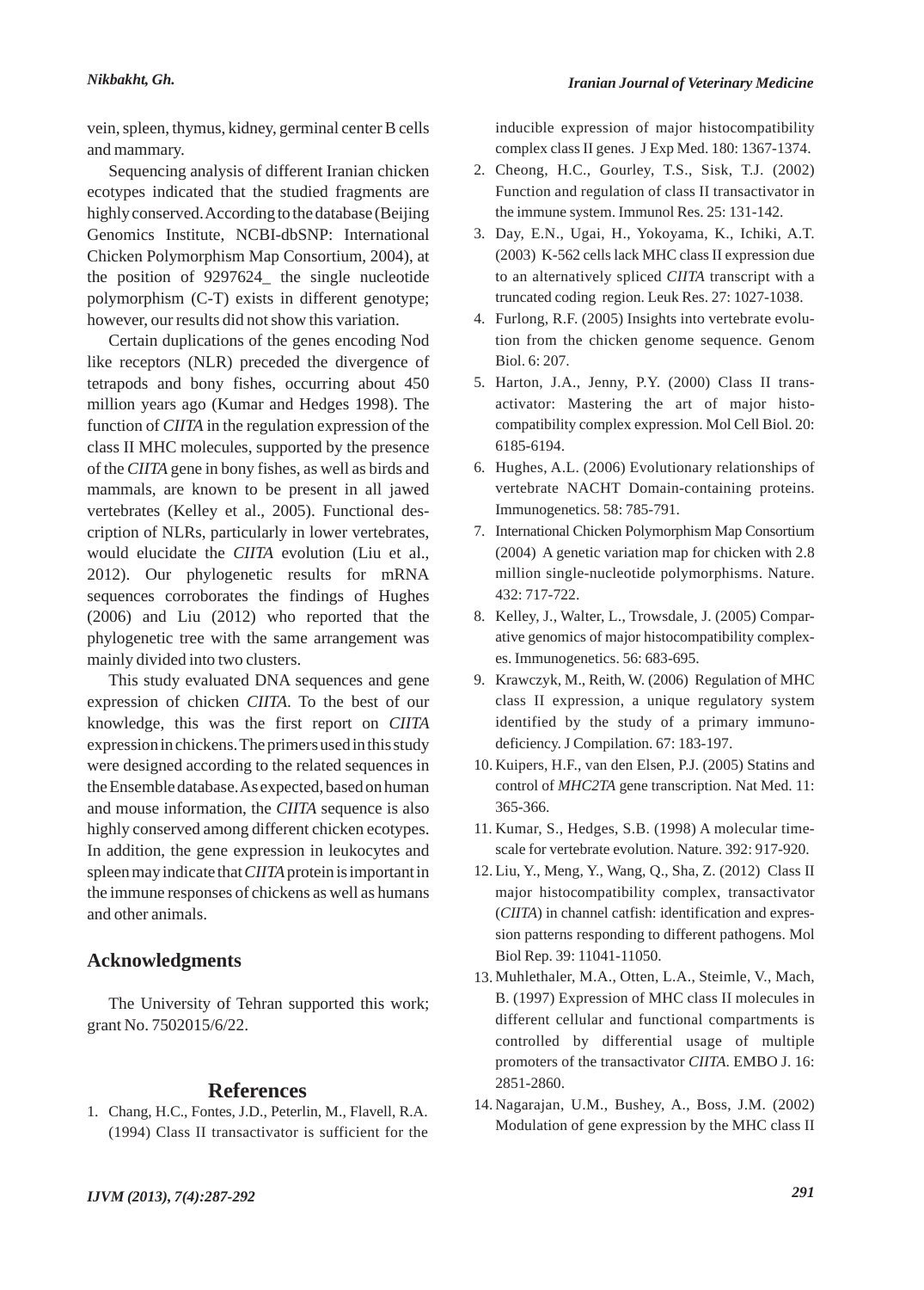transactivator. J Immunol. 169: 5078-88.

- Rasmussen, H.B., Kelly, M.A., Clausen, J. (2001) 15. Genetic susceptibility to multiple sclerosis: detection of polymorphic nucleotides and an intron 3' untranslated region of the major histocompatibility complex class II transactivator gene. Hum Immunol. 62: 371-377.
- 16. Sisk, T.J., Gourley, T., Roys, S., Chang, C.H. (2000) MHC class II transactivator inhibits IL-4 gene transcription by competing with NF-AT to bind the coactivator CREB binding protein (CBP) /p300. J Immunol. 165: 2511-2517.
- 17. Steimle, V., Siegrist, C.A., Mottet, A., Lisowska-Grospierre, B., Mach, B. (1994) Regulation of MHC class II expression by interferon-gamma mediated by the transactivator gene *CIITA*. Science. 265: 106- 109.
- 18. Ting, J.P., Davis, B.K. (2005) CATERPILLER: A novel gene family important in immunity. Cell death, and diseases. Ann Rev Immunol. 23: 387-414.
- 19. Waldburger, J.M., Masternak, K., Mottet, A.M., Villard, J., Peretti, M., Landmann, M., Reith, W. (2000) Lessons from the bare lymphocyte syndrome: molecular mechanisms regulating MHC class II expression. Immunol Rev. 178: 148-165.
- Zhu, X.S., Linhoff, M.W., Guoxuan, L., Chin, K C., 20.Maity, S., Ting, J.Y. (2000) Transcriptional Scaffold: *CIITA* Interacts with NF-Y, RFX, and CREB To cause stereospecific regulation of the class II major histocompatibility complex promoter. Mol Cell Biol. 20: 6051-6061.